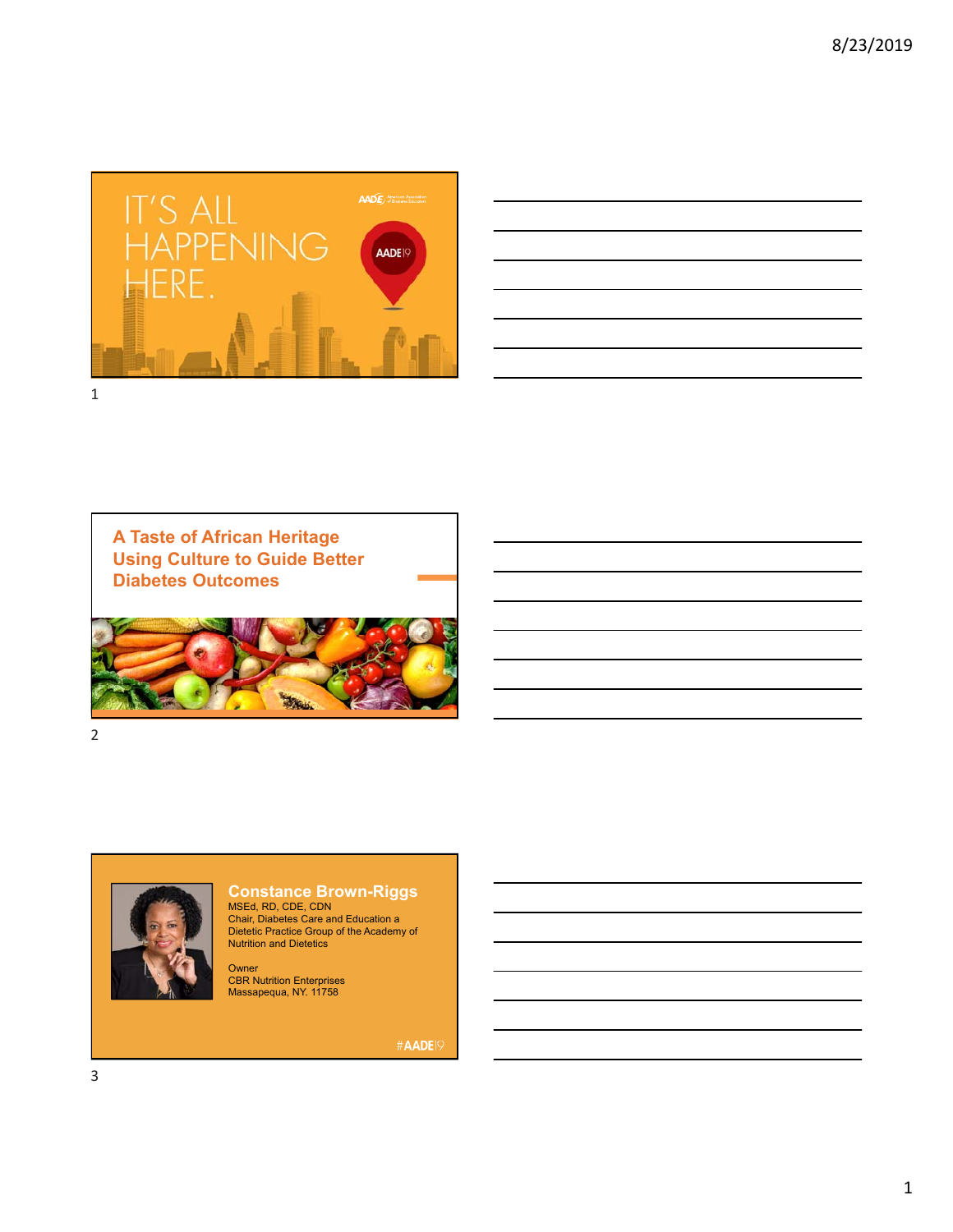

#### **Danessa Bolling** Danessa M. Bolling, LMSW, LCDC

Social Worker/Counselor Therapeutic Alliance LLC Houston, Texas

#AADE<sub>19</sub>

4

# **Disclosure to Participants**

- Notice of Requirements For Successful Completion<br>– Please refer to learning goals and objectives<br>– tearners must attend the full activity and complete the evaluation in order to claim continuing<br>– education credit/hours
	-
- Conflict of Interest (COI) and Financial Relationship Disclosures:<br>- Presenter: Constance Brown-Riggs, MSEd, RD, CDE, CDN Nutrition Consultant, OldwaysPT: Honoraria,<br>- Presenter: Danessa Bolling, Clinical Lialson No
	-
- 
- Non-Endorsement of Products: Accredited status does not imply endorsement by AADE, ANCC, ACPE or CDR of any commercial products displayed in conjunction with this educational activity • Off-Label Use:
- Participants will be notified by speakers to any product used for a purpose other than for which it was approved by the Food and Drug Administration.

#AADE<sup>19</sup>

5

# **Objectives**

- Understand the scientific evidence suggesting the benefits of traditional diets like the African Heritage Diet
- Identify how the African Heritage Diet Pyramid can be used to inspire positive health outcomes.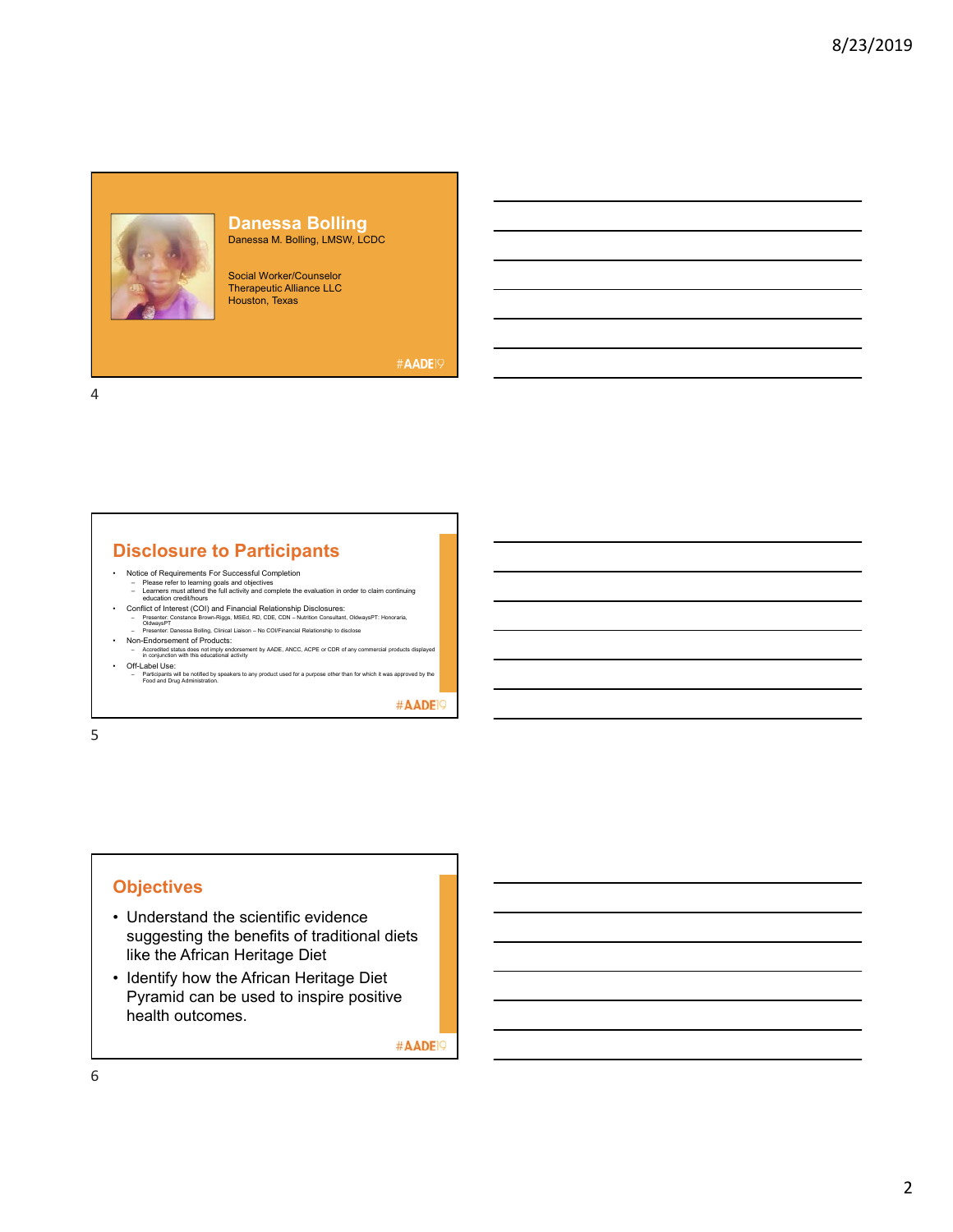### **Objectives**

• Reframe nutrition education programming in a way that is culturally relevant to participants.

#AADE<sup>19</sup>

7

# **The Need for a New Approach to Diet**

- African Americans Living Longer
	- Death rate declined 25% in 1999 and 2015 – 65 years and older
- AA 20s, 30s and 40s
	- Living/dying from diabetes, high blood pressure and stroke

#AADE<sup>19</sup>

8

Center for Disease Control

### **The Need for a New Approach to Diet**

- AA 18 49 years
	- Die from heart disease 2x more than whites
- $\cdot$  AA 35 64 years
	- 50% more have high blood pressure compared to whites

#AADE<sup>19</sup>

9

Center for Disease Control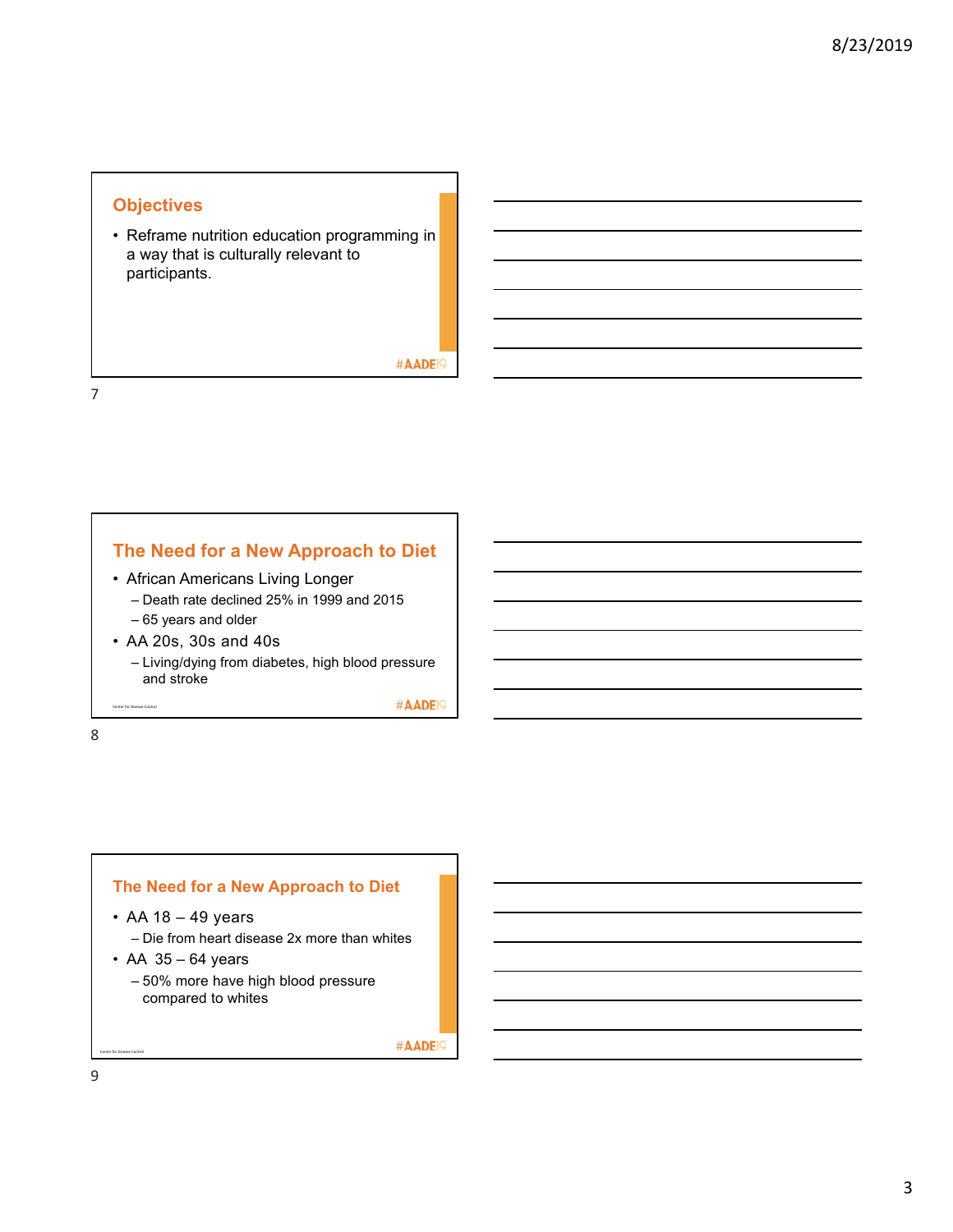# **The Need for a New Approach to Diet**

• Diabetes

– 3 million African Americans diagnosed

- ¼ of African American women >55
- 12% of African American women > 20
- Kidney failure 4x more than whites
- Blindness 2x more than whites

#AADE<sup>19</sup>

10

National Diabetes Statistics Report, 2017





• Mistrust

- Tuskegee
- 1997 eight survivors
- Low priority
	- AIDS, crime, education

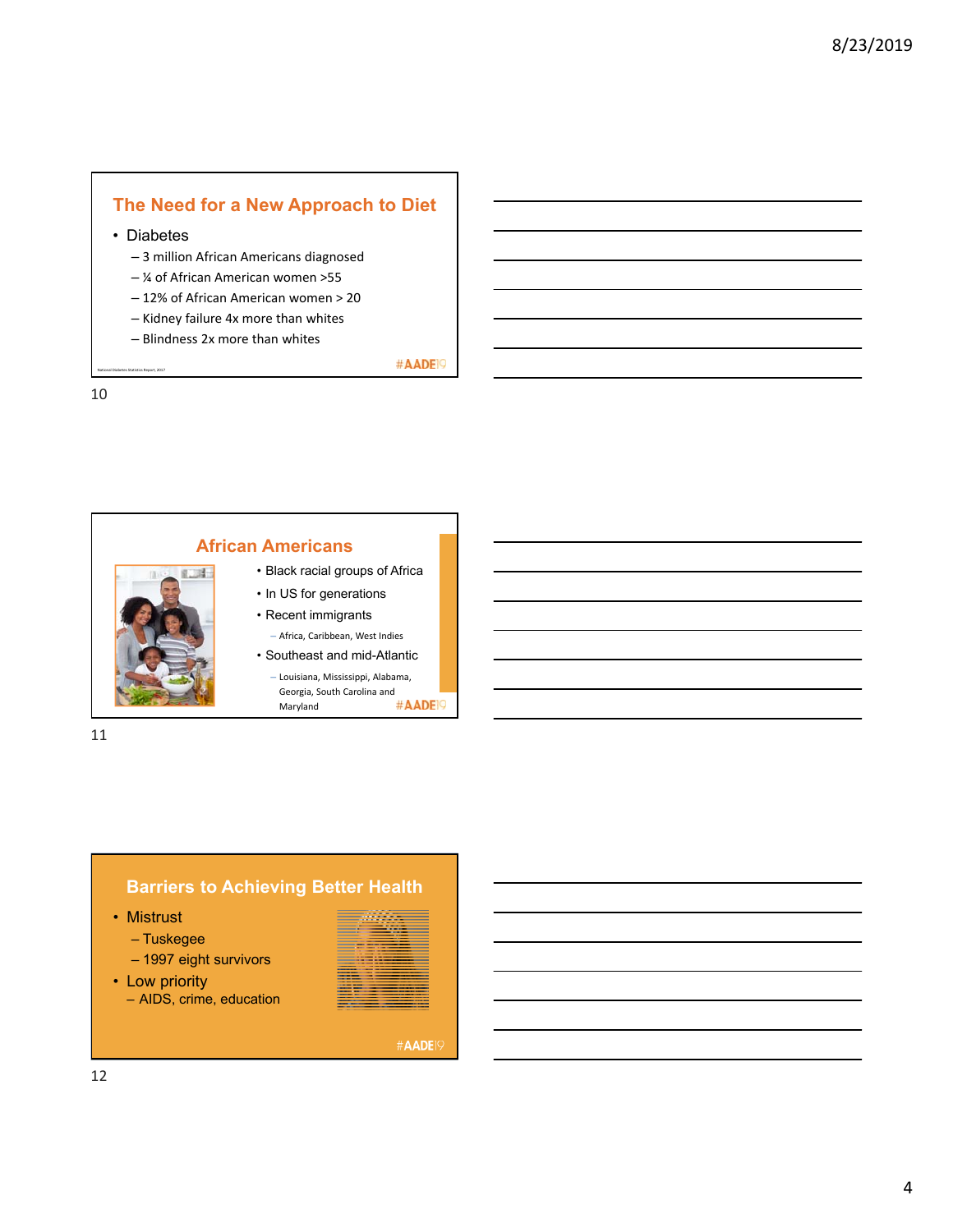# **Barriers to Achieving Better Health**

- Susceptibility – Low income
- Spirituality – Fatalistic view
- Provider Bias – Explicit and implicit

#AADE<sup>19</sup>

13



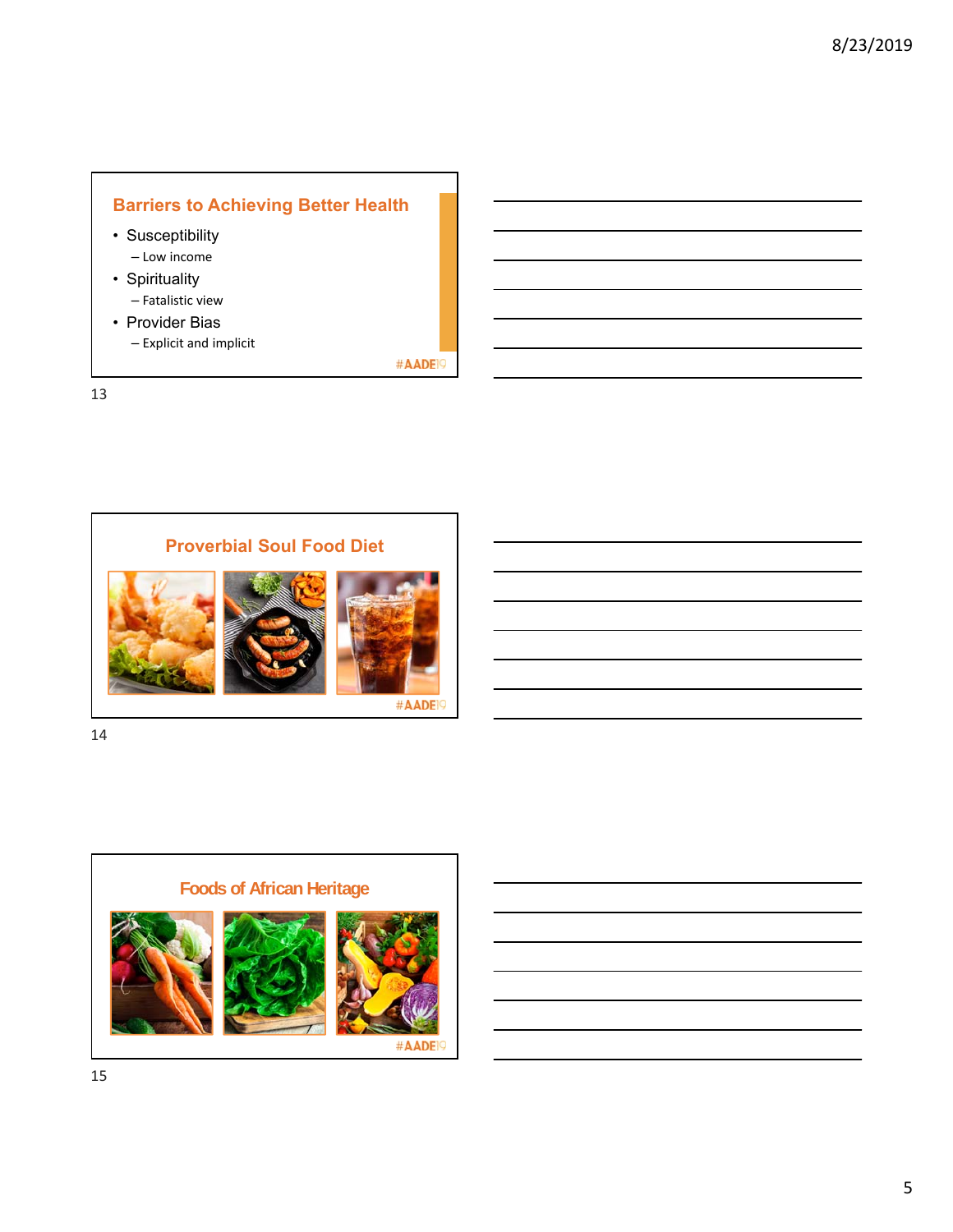### Shifts From Traditional Eating to Industrialized Meal Patterns

### **Health Outcomes:**

can Medical Journal , May 2009, Vol. 99, No. 5.

- **Metabolic syndrome and obesity increases** in Botswana
- New rates of hypertension in West Africa
- Urbanization linked to poor dietary quality
- and greater risk for chronic disease

#AADE<sup>19</sup>

16



### Colon Cancer

#### **African American Men and Women**

- Highest rates of death from colorectal cancer
- A greater proportion of US African Americans die from colorectal cancer compared with rural Africans

#AADEL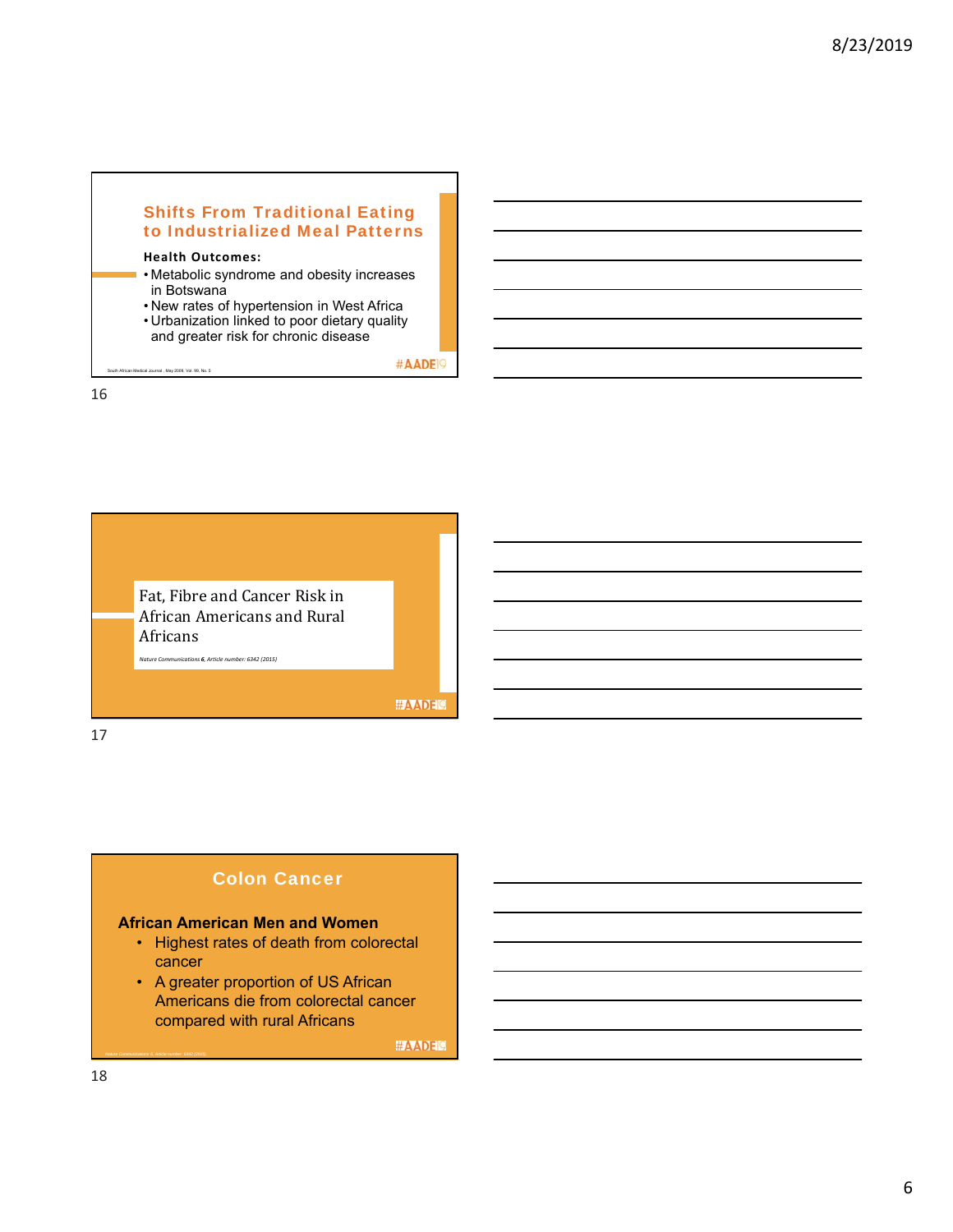### TWO WEEK FOOD EXCHANGES

#### **AA fed African-style diet**

- 55g high-fiber
- 16% fat

#### **Rural Africans fed Western-style diet**

• 12g low-fiber

*Nature Communications 6, Article number: 6342 (2015)*

• 52% fat

**#AADEM** 

19

### **Two Week Food Exchange Results**

"African Americans experienced a reduction in inflammation of their colons, improved markers for cancer and an increase in the diversity of their healthy gut bacteria. On the other hand, rural Africans who ate a Western-style diet produced more bile acid—a risk factor for colon cancer—and experienced a decrease in the diversity of healthy gut bacteria."

20

#### **Southern Diet**

In a 2018 study in the October issue of JAMA researchers found that among all mediating factors for the high prevalence of hypertension among the US African American population the largest mediator was eating a typical "Southern diet" of fried food, processed meats, added fats, and sugar-sweetened beverages, accounting for more than 50% of the excess risk of high blood pressure in African American men and 29% of the excess risk among African American women.

**E**IQ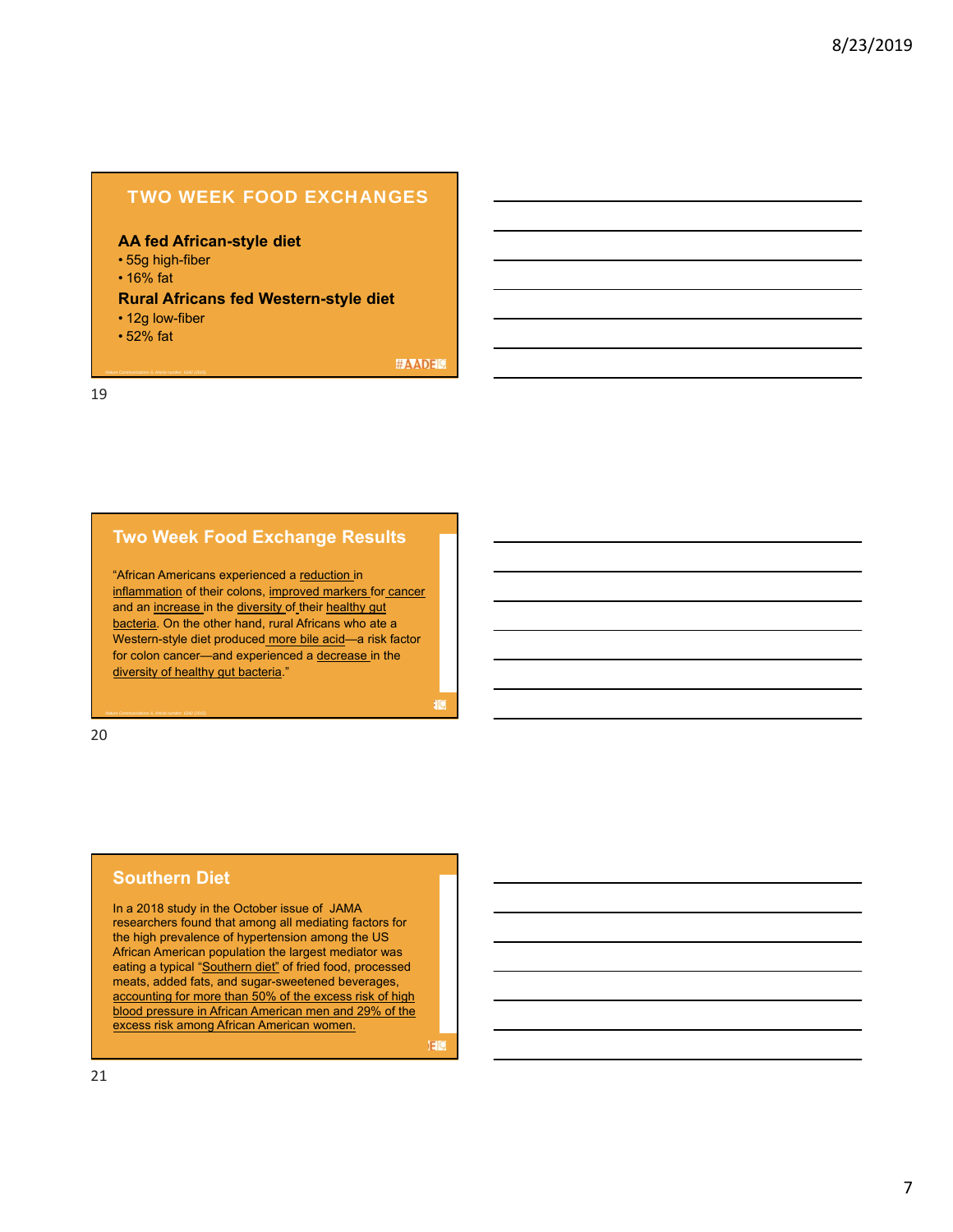#### **Nutrition must go beyond a one-size-fits-all approach.**

According to the DHHS, "practicing<br>cultural competence to honor<br>diversity means understanding the<br>and designing services and materials<br>to meet those needs strategically."



#AADEM

22

www.oldwayspt.org



23

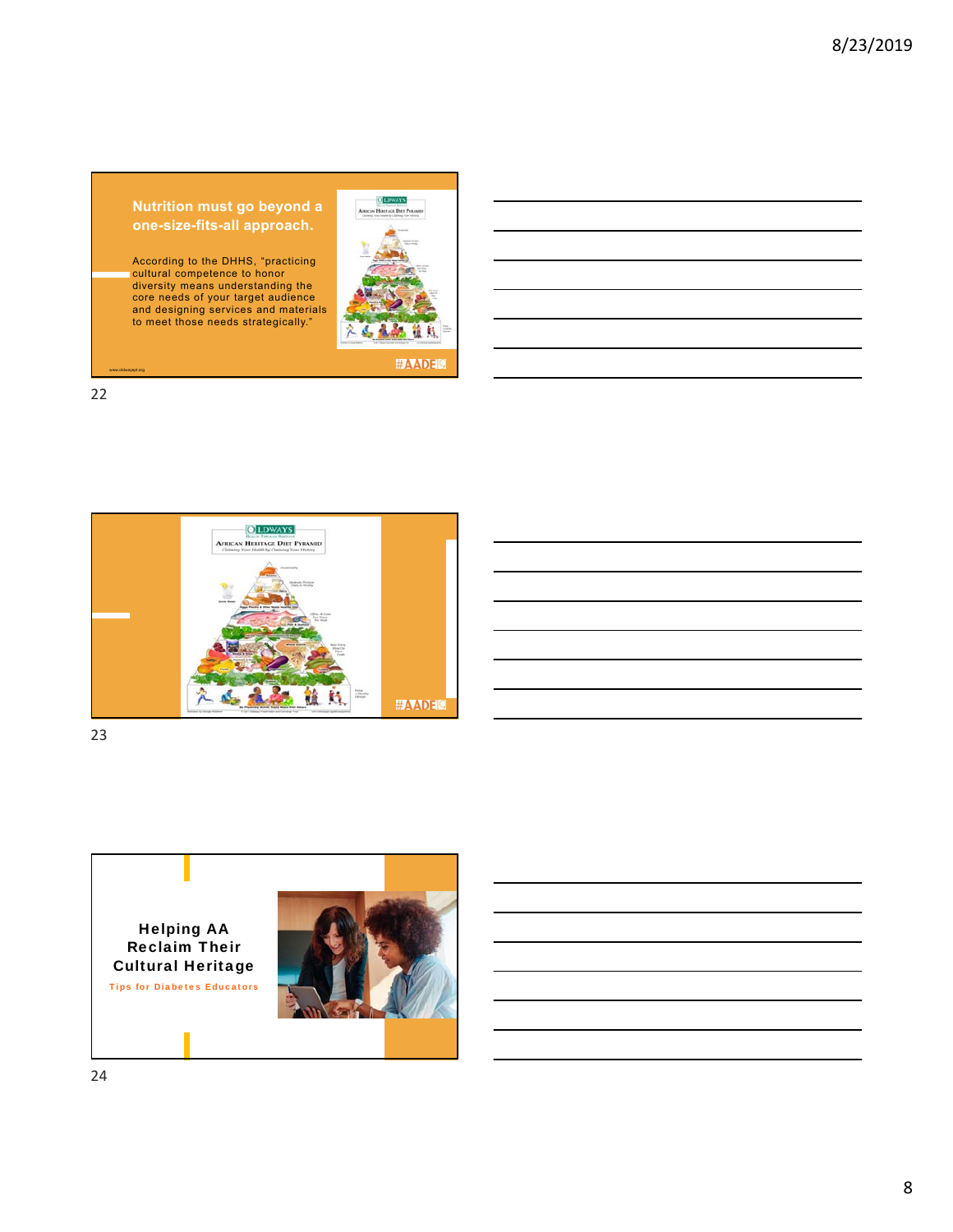### **Healthy Messages That Resonate**

- Free from abstraction or elitism – "White People Food" Huffingtonpost 2018
- Focus on affordability, availability and ownership
- Emphasize community fellowship, celebration, identity, and meaningful memories connected to food.

#AADE<sup>19</sup>

25

# **Introduction to A Taste of African Heritage (ATOAH)**

- A six-week nutrition and cooking curriculum.
- To help people eat and live more healthfully through a traditional diet and to prepare more homecooked healthy meals per week.

#AADE<sup>19</sup>

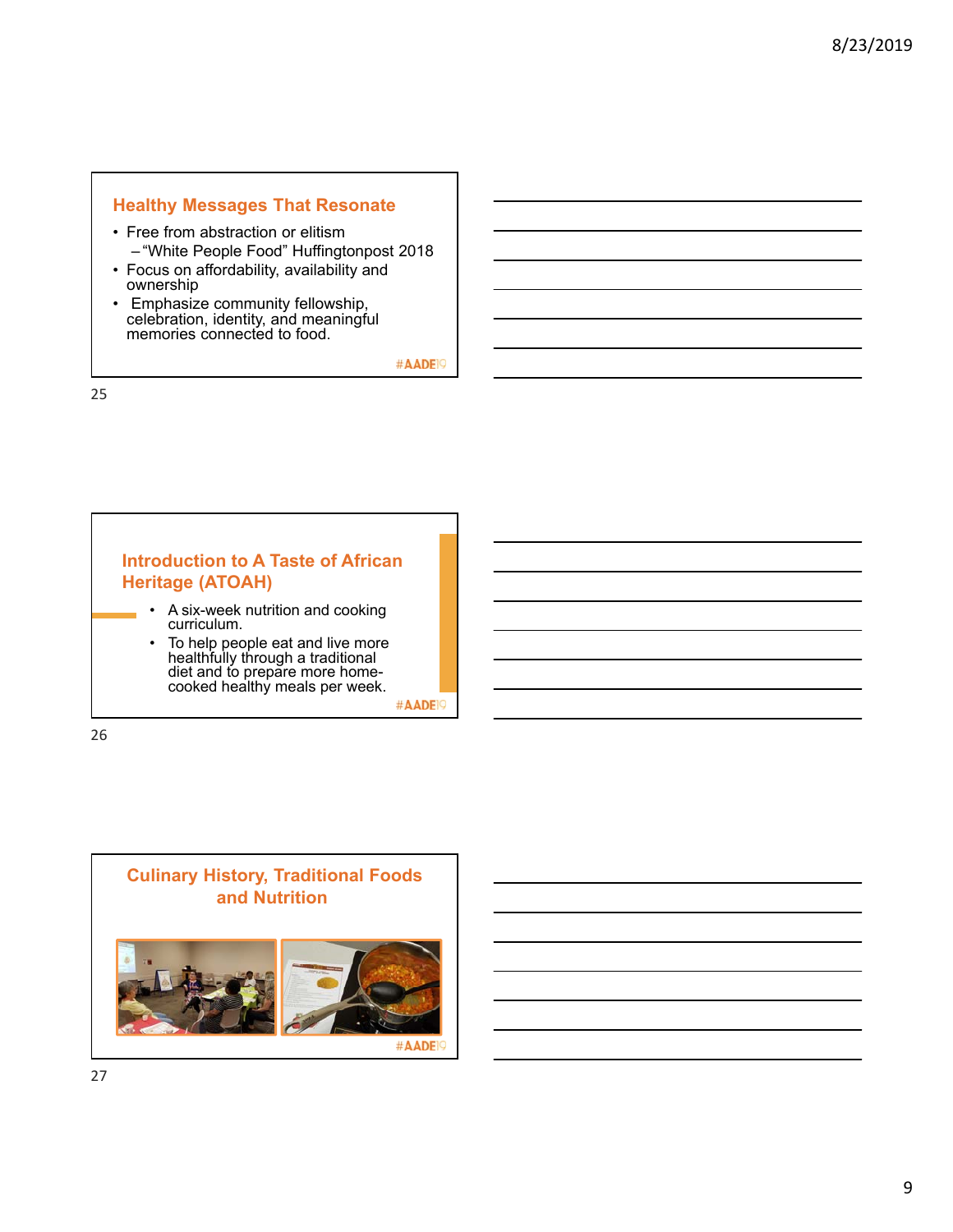

#### **Teacher to Ambassador**

#AADE<sub>19</sub>

28

# **ATOAH Cooking Curriculum**

#### • **Class components**

- Introduction
- Historical and nutritional discussion
- Cooking lesson – A time to eat together and reflect.



• **Tracking success**

– Confidential lifestyle and physical health evaluations

#AADE<sup>19</sup>

29

# **ATOAH Cooking Curriculum**

- Lesson 1: Traditional Herbs and Spices
- Lesson 2: Greens
- Lesson 3: Whole Grains
- Lesson 4: Beans and Rice
- Lesson 5: Tubers and Stews
- Lesson 6: Fruits and Vegetables

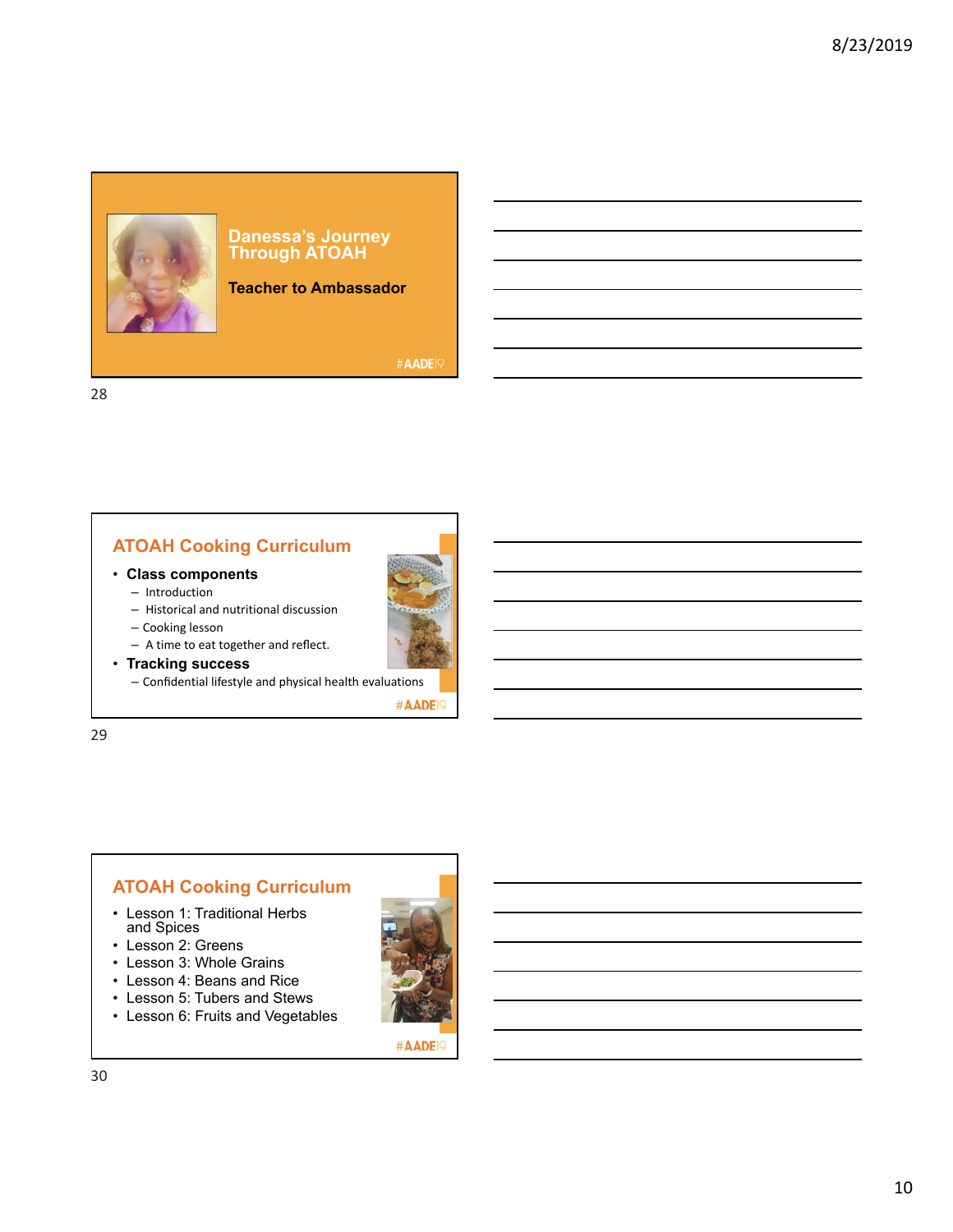## **Effectiveness of A Cultural Approach**



#AAD

31

## **Effectiveness of A Cultural Approach**

- Lifestyle Changes 2017
	- 25% Increased home cooking
	- 34% Increased consumption of leafy greens and vegetables
	- 33% increased consumption of whole grains
	- 29% increased fruit consumption

#AADE<sup>19</sup>

32

## **Effectiveness of A Cultural Approach**

- Lifestyle Changes 2017
	- 29% increased exercise
	- 33% increased vegetarian based meals
- Measurable Health Changes 2017
	- 60% lost weight
	- 33% reduced blood pressure by one stage
	- 52% lost inches from their wasts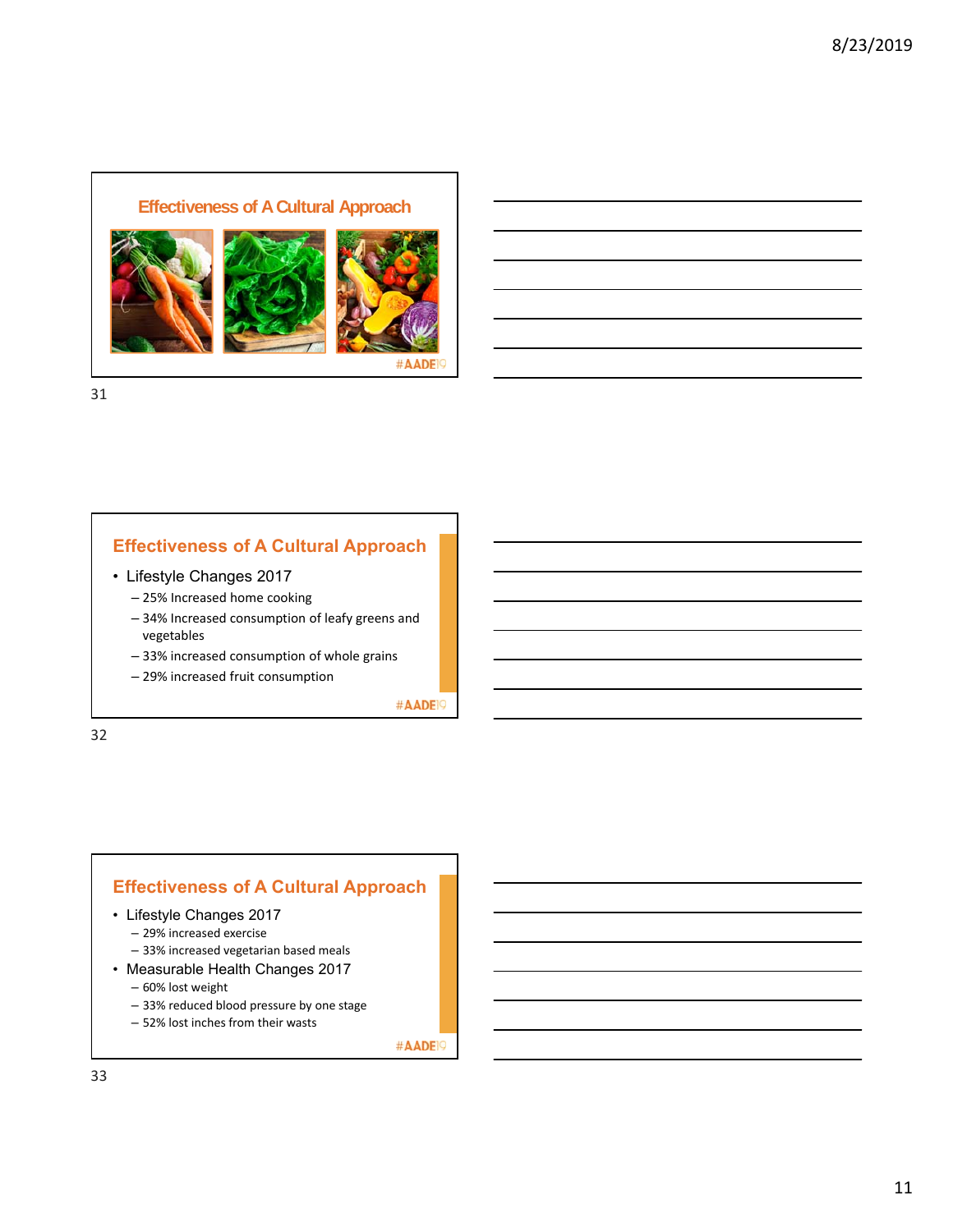# **ATOAH Outreach Metrics**

- 6,493 community members reached since inception in 2012
- 1,998 reach by ATOAH classes 2017
- 326 classes taught since inception
- 132% growth of members in FB group since 2016

#AADE<sup>19</sup>

34



**Bring ATOAH to Your Program** • License the curriculum on an annual basis – Single license \$300 – Multi site license • Purchasing the Curriculum – Photocopying the printed curriculum is a violation of the copyright • Student handbook, teachers manual, trifold brochure, entrance/exit surveys • African Heritage Grocery Store Tour Kit – FREE Download – teaches shoppers how to navigate supermarket aisles and select foods from the African Heritage Diet Pyramid. www.oldwayspt.org #AADE<sup>19</sup>